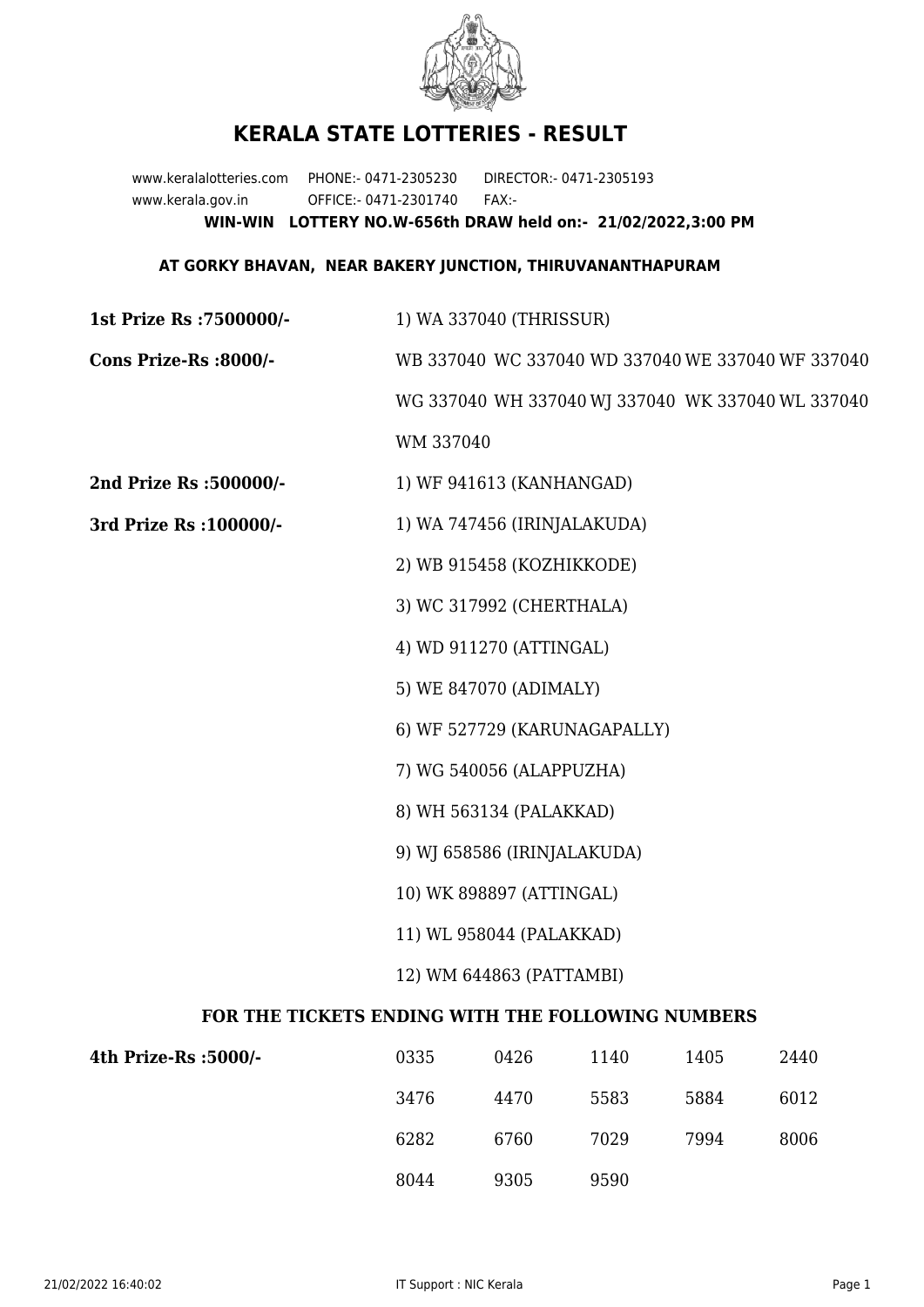| 5th Prize-Rs : 2000/- | 0550 | 1394 | 2166 | 4278 | 5969 |
|-----------------------|------|------|------|------|------|
|                       | 6087 | 6411 | 7593 | 8728 | 9981 |
| 6th Prize-Rs : 1000/- | 0694 | 0755 | 1812 | 2270 | 3292 |
|                       | 4793 | 4801 | 5655 | 6123 | 6676 |
|                       | 6849 | 7088 | 7894 | 9708 |      |
| 7th Prize-Rs :500/-   | 0174 | 0362 | 0412 | 0439 | 0487 |
|                       | 0497 | 0535 | 0669 | 0675 | 0680 |
|                       | 0795 | 0829 | 0873 | 0949 | 0997 |
|                       | 1017 | 1187 | 1242 | 1312 | 1758 |
|                       | 1915 | 2108 | 2112 | 2176 | 2396 |
|                       | 2401 | 2447 | 2589 | 2623 | 2705 |
|                       | 2830 | 2833 | 2897 | 3092 | 3174 |
|                       | 3181 | 3349 | 3379 | 3382 | 3429 |
|                       | 3492 | 3497 | 3663 | 3961 | 4181 |
|                       | 4217 | 4298 | 4487 | 4625 | 4649 |
|                       | 4846 | 4889 | 4995 | 5644 | 5744 |
|                       | 5831 | 6020 | 6021 | 6046 | 6166 |
|                       | 6174 | 6466 | 6494 | 6556 | 6562 |
|                       | 6738 | 6807 | 6857 | 6918 | 7233 |
|                       | 7381 | 7761 | 7864 | 8175 | 8179 |
|                       | 8893 | 9203 | 9488 | 9615 | 9775 |
|                       | 9894 | 9964 |      |      |      |
| 8th Prize-Rs : 100/-  | 0081 | 0257 | 0283 | 0304 | 0320 |
|                       | 0357 | 0363 | 0516 | 0539 | 0591 |
|                       | 0848 | 0889 | 0918 | 0919 | 0920 |
|                       | 1084 | 1104 | 1139 | 1159 | 1353 |
|                       | 1403 | 1421 | 1544 | 1556 | 1776 |
|                       | 1987 | 2014 | 2032 | 2035 | 2202 |
|                       | 2283 | 2501 | 2539 | 2733 | 2746 |